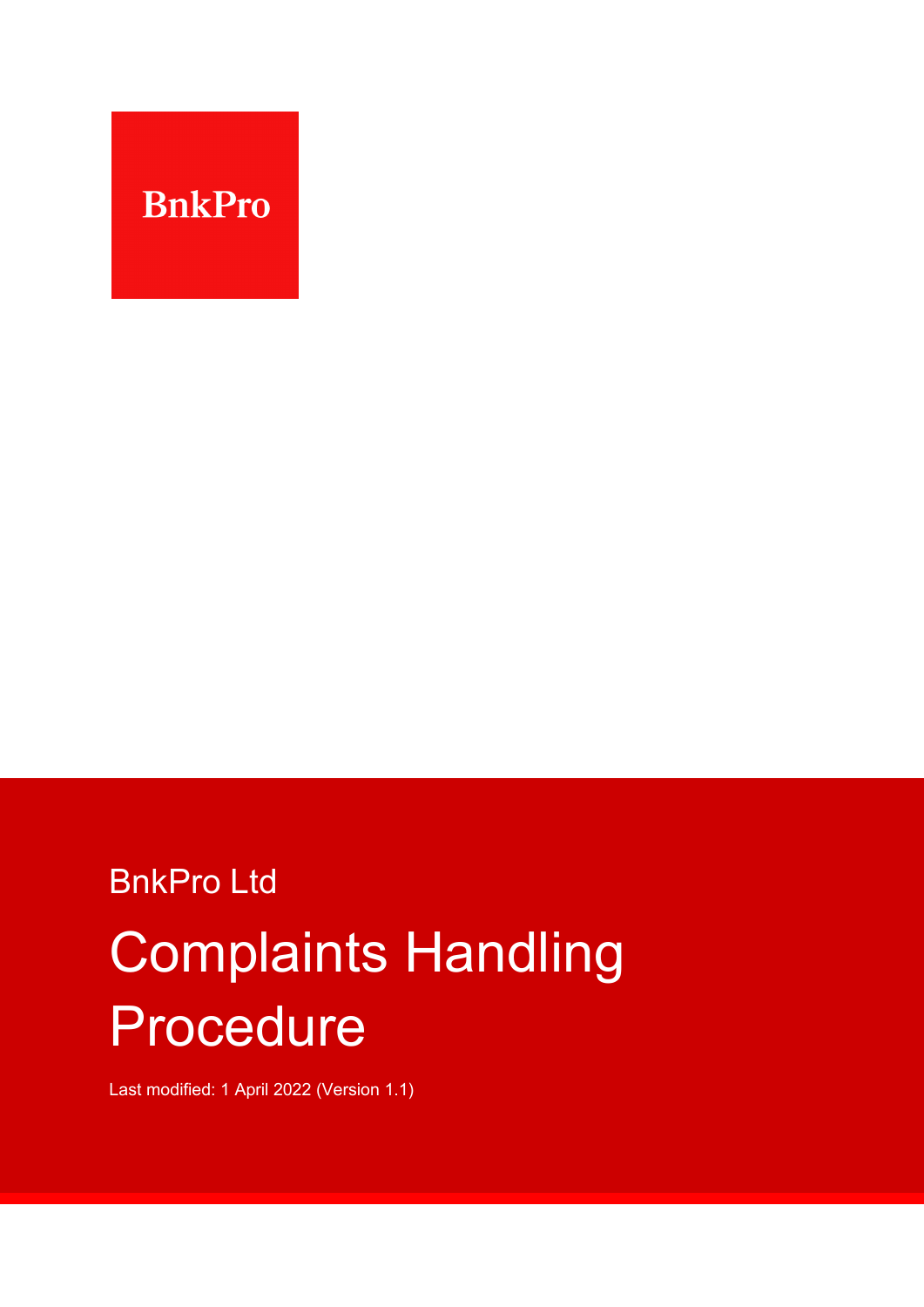## **Contents**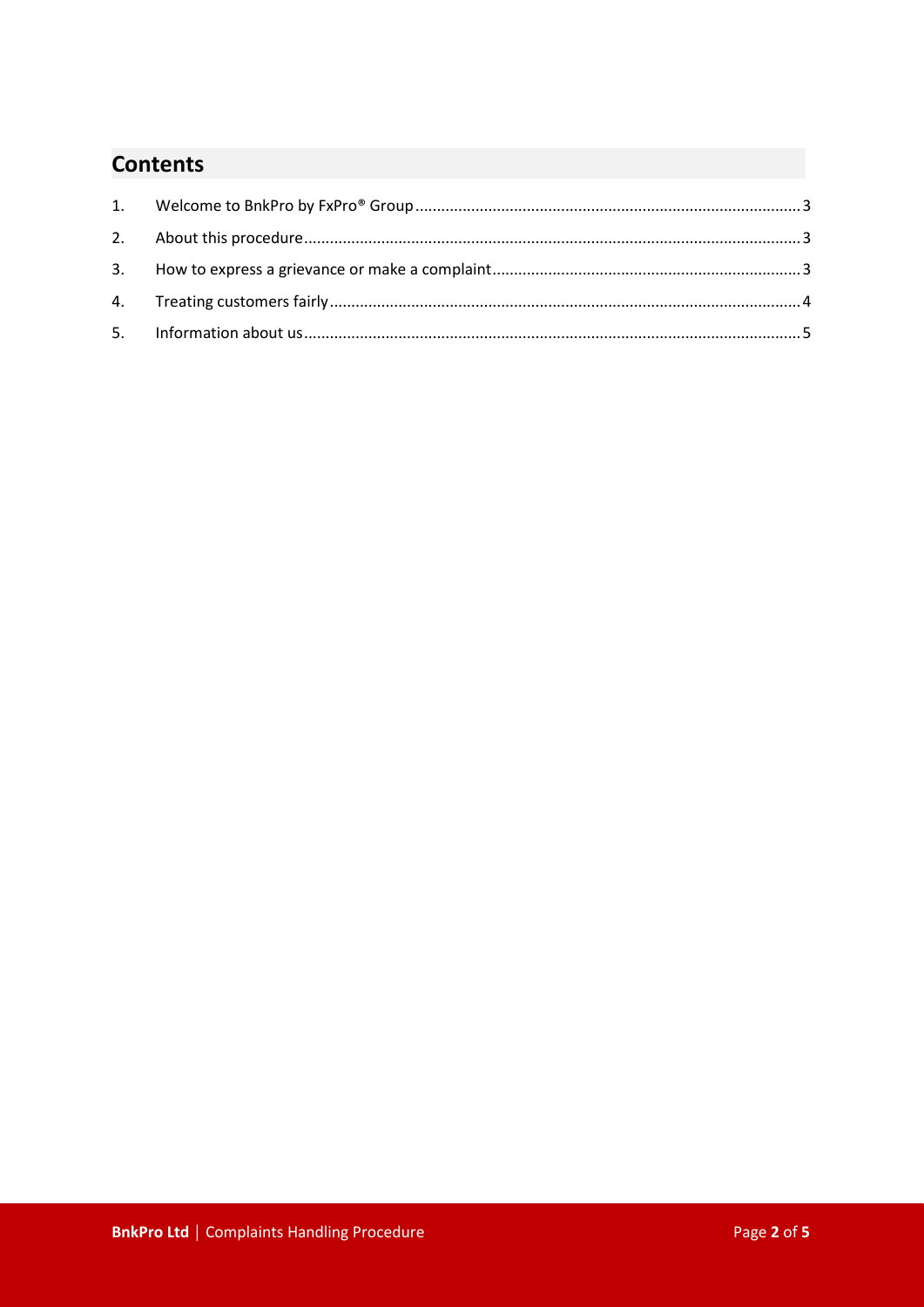Please read the Complaints Handling Procedure (the **Procedure**) carefully alongside our Terms and other policies that are available on our [web](https://bnkpro.com/)site. It is important to keep this document to hand in case you need to refer to it.

## <span id="page-2-0"></span>**1. Welcome to BnkPro Ltd by FxPro® Group**

- 1.1 Thank you for opening an electronic money (e-money) account and card with BnkPro Ltd offered by FxPro® Group. These Terms form the agreement between you and us. Affiliate entities within the FxPro® Group may offer you other services, which will be subject to separate terms and conditions between you and the specific company.
- 1.2 The BnkPro offering is comprised of the BnkPro e-money account(s), card(s) and securities trading and investing, which can be managed through the BnkPro mobile app.

## <span id="page-2-1"></span>**2. About the Procedure**

- 2.1 By using the BnkPro mobile app, e-money accounts, and cards, you agree to the contents of this document, so we recommend that you read it carefully to understand everything that applies to you. But if you are not sure you can contact us. You can find our contact details in this document or on ou[r web](https://bnkpro.com/)site.
- 2.2 If, at any time, you need another copy of this document, you will be able to find an updated version on our [web](https://bnkpro.com/)site. If you prefer a paper copy of the same, you can always contact us, and we will send you one by post.
- 2.3 English language is the language for the Procedure. Any non-English version of this document is provided for translation purposes only.
- 2.4 Please refer to the 'BnkPro Terms and Conditions' for any capitalised term, which has not been defined in this document.

## <span id="page-2-2"></span>**3. How to express a grievance or make a complaint**

#### **Grievance**

- 3.1 If our service is not what you expected or we made a mistake, please give us a chance to sort things out by contacting us to let us know what the problem is. We will investigate what happened and we will try to put things right as quickly as possible.
- 3.2 You can contact us by email or phone: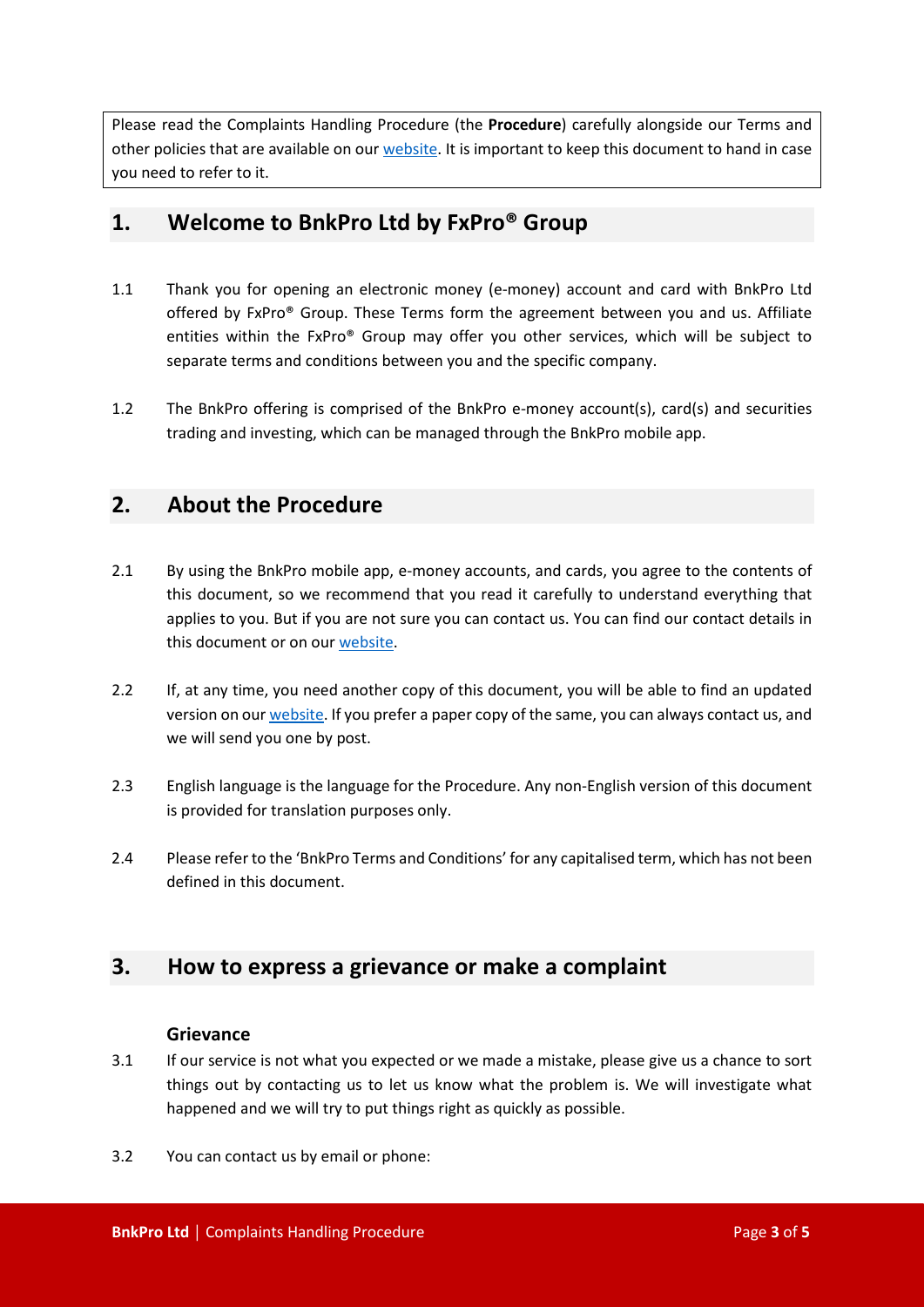| E-mail       | support @bnkpro.co.uk |
|--------------|-----------------------|
| <b>Phone</b> | +44 (0) 203 0231 777  |

3.3 Our Support team will determine if your grievance can be resolved immediately or if it will require further investigation. If your query cannot be resolved immediately, we remain committed to do so in a prompt manner - usually within 3 Business Days. If you are not satisfied with the response sent to you, then you may raise this further with the Compliance team by following the process indicated in the **[Official complaint](#page-3-1)** section.

#### **Official complaint**

<span id="page-3-1"></span>3.4 You can contact the Compliance team by email:

| المتماسية والمرموم مستحدث<br>bnkpro.co.uk |
|-------------------------------------------|
|-------------------------------------------|

- 3.5 Complaints communicated to the Compliance team must be sent from your registered e-mail as soon as possible after the issue arises.
- 3.6 We will acknowledge your complaint within 3 Business Days, and we will send you a response in writing when our investigation is completed.
- 3.7 The complaint handling time limits vary depending on the nature of the complaint:

| What is the complaint about           | <b>Response time limits</b> |
|---------------------------------------|-----------------------------|
| Payment services e.g., bank transfers | 15 days                     |
| E-money e.g., online money transfers  | 15 days                     |
| Most other complaints                 | 8 weeks                     |

- 3.8 Upon completing our investigation of your complaint, we will provide you in writing with a final response.
- 3.9 If we do not respond within the prescribed time limits, we will provide you with the reasons and with an estimation of when we will be able to get back to you.
- 3.10 If we do not respond within the prescribed time limits, or if you are unhappy with how we have dealt with your complaint, you can refer it to the Financial Ombudsman Service (**FOS**) by following certain steps outlined in their website. The FOS is an independent organisation that helps to resolve complaints.

| <b>Website</b> | https://www.financial-ombudsman.org.uk/ |
|----------------|-----------------------------------------|
| <b>Phone</b>   | 0800 023 4567                           |

## <span id="page-3-0"></span>**4. Treating customers fairly**

4.1 We will always communicate with you in a fair and respectful manner.